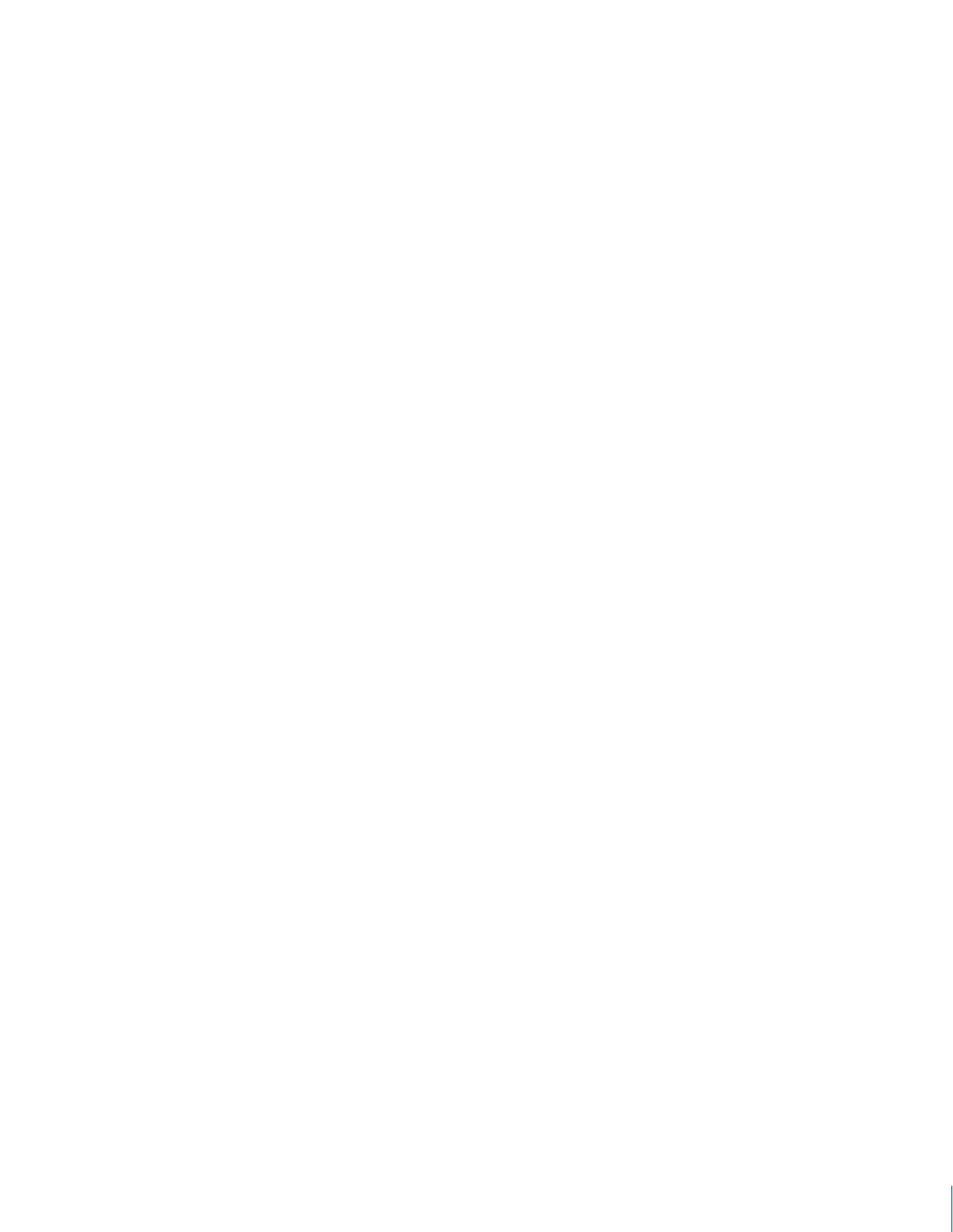### **CONFERENCE AGENDA**

### *Tuesday, November 27, 2007 uesday, 2007*

**► 7:30 AM–8:30 AM** Registration and Continental Breakfast

 $\triangleright$  8:30 AM-8:45 AM

Welcome and Administrative Announcements **Lt Gen Lawrence Farrell, Jr., USAF (Ret)**, President and CEO, NDIA **Mr. Keith Skidmore**, Senior Vice President and Manager, Training, Technology and Systems Group, Camber Corporation **Mr. Walt Sasser**, Vice President, Government Relations, Camber Corporation

**8:45 AM-9:30 AM** 

Keynote Address **Dr. William Schneider, Jr.**, Chairman, Defense Science Board

#### **▶ 9:30 AM–10:00 AM**

**Lt Gen James N. Soligan, USAF**, Deputy Chief of Staff for Transformation, Allied Command Transformation

#### **10:00 AM-10:15 AM**

Morning Break

#### **10:15 AM-10:45 AM**

Transportable Infrastructures for Development and Emergency Support (TIDES) **Dr. Linton Wells**, Distinguished Research Fellow and Force Transformation Chair, Center for Technology and National Security Policy, National Defense University

#### **10:45 AM-11:45 AM**

Panel: Interagency Training Policy

Mr. Rob Blandford, Office of the Under Secretary of Defense for Personnel and Readiness **Mr. Paul Turner**, Training Advisor, Office of the Coordinator for Reconstruction and Stabilization, U.S. Department of State

Ms. Debbie Jackson, Senior Education and Training Advisor, Office of Military Affairs,

U.S. Agency for International Development

Moderator: **Ms. Linnea Bohn**, BearingPoint, Inc.

**11:45 AM-12:45 PM** 

Luncheon with Speaker: **Ms. Laura Hall**, Director, Stability Operations, National Security Council (Invited)

#### **12:45 PM–2:00 PM**

Panel: Taking Stock of DoDD 3000.05 Mr. Tim Hoffman, Director, Security Cooperation, Office of the Under Secretary of Defense for Policy **Mr. J. Scott Norwood**, U.S. Joint Staff, Strategy & Policy Directorate (J5) **Mr. Joe McMenamin**, Acting Deputy Assistant Secretary of Defense, Stability Operations Capabilities,

Office of the Secretary of Defense

Moderator: **Mr. Daniel Consolatore**, Research Analyst, Camber Corporation

**SSTRO CONFERENCE**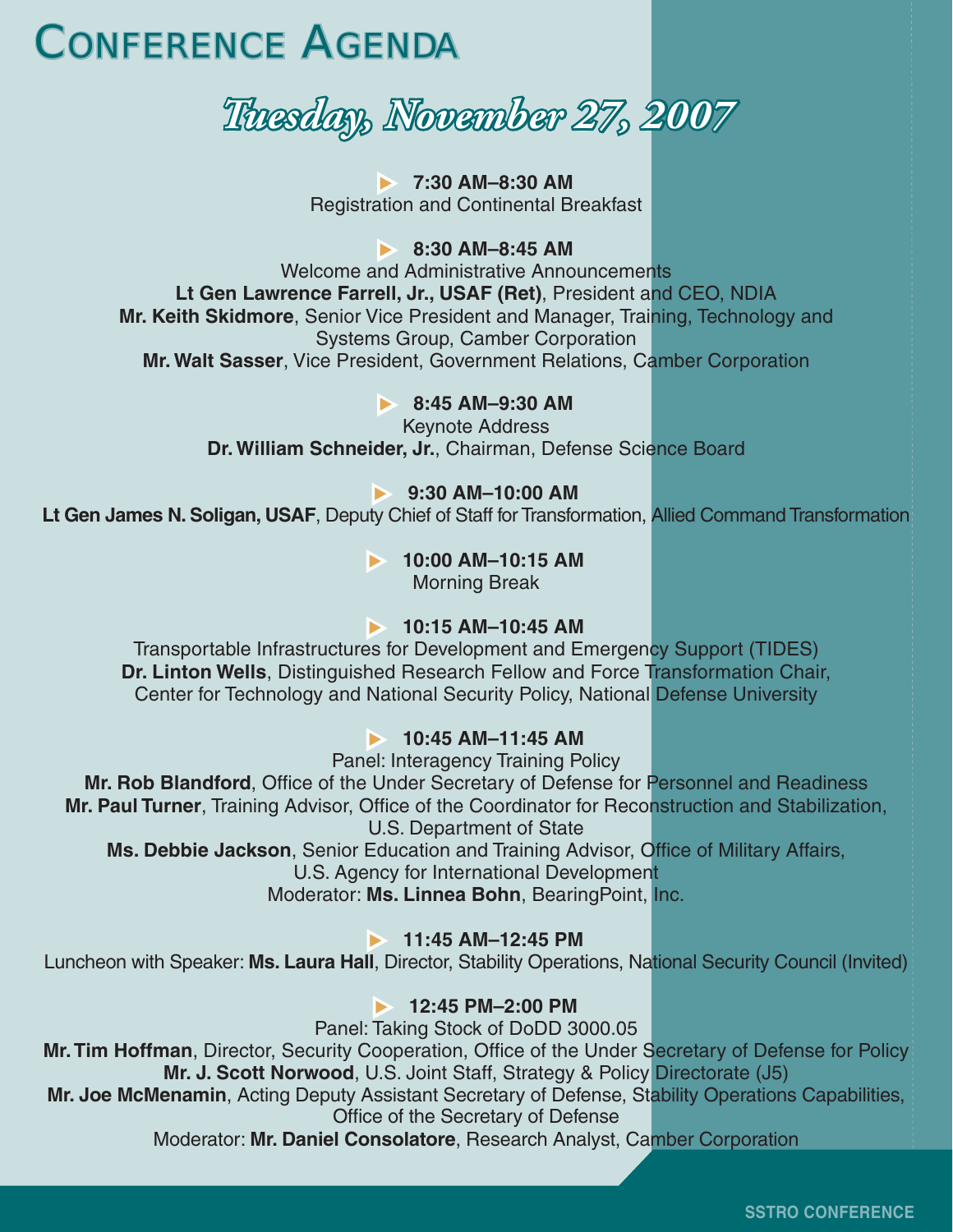





X **2:00 PM–3:00 PM** SSTR Enablers: United Nations, Private Sector and NGOs/PVOs **Mr. John Otte**, President, Complex Solutions **Prof. John Blackton**, Senior Strategic Advisor, Creative Associates International **Mr. Doug Brooks**, President, International Peace Operations Association Moderator: **Dr. Lewis Rasmussen**, Senior Associate, ARD, Inc.

> **▶ 3:00 PM–3:15 PM** Afternoon Break

#### **▶ 3:15 PM–4:00 PM**

**Ms. Elisabeth Kvitashvili**, Acting Deputy Assistant Administrator, Bureau for Democracy, Conflict and Humanitarian Assistance, U.S. Agency for International Development

#### $\triangleright$  4:00 PM-4:45 PM

Implementation of the Interagency Management System **Dr. Mark Asquino**, Principal Deputy Coordinator for Reconstruction and Stabilization, U.S. Department of State

> ◆ 5:00 PM–6:30 PM **Reception**

*Wednesday, November 28, 2007 ednesday,* 

 $\times$  7:30 AM–8:30 AM Registration and Continental Breakfast

#### **8:30 AM–8:45 AM**

Welcome and Administrative Announcements **Mr. Walt Sasser**, Vice President, Government Relations, Camber Corporation

#### **► 8:45 AM–9:15 AM**

Keynote Address: Military Support to Civilian Agencies and Other Partners **GEN Peter J. Schoomaker, USA (Ret)**, Former Chief of Staff, U.S. Army

#### **8:15 AM-10:00 AM**

Indoctrinating the Interagency **Ms. Mackenzie Eaglen**, Senior Policy Analyst for National Security, The Heritage Foundation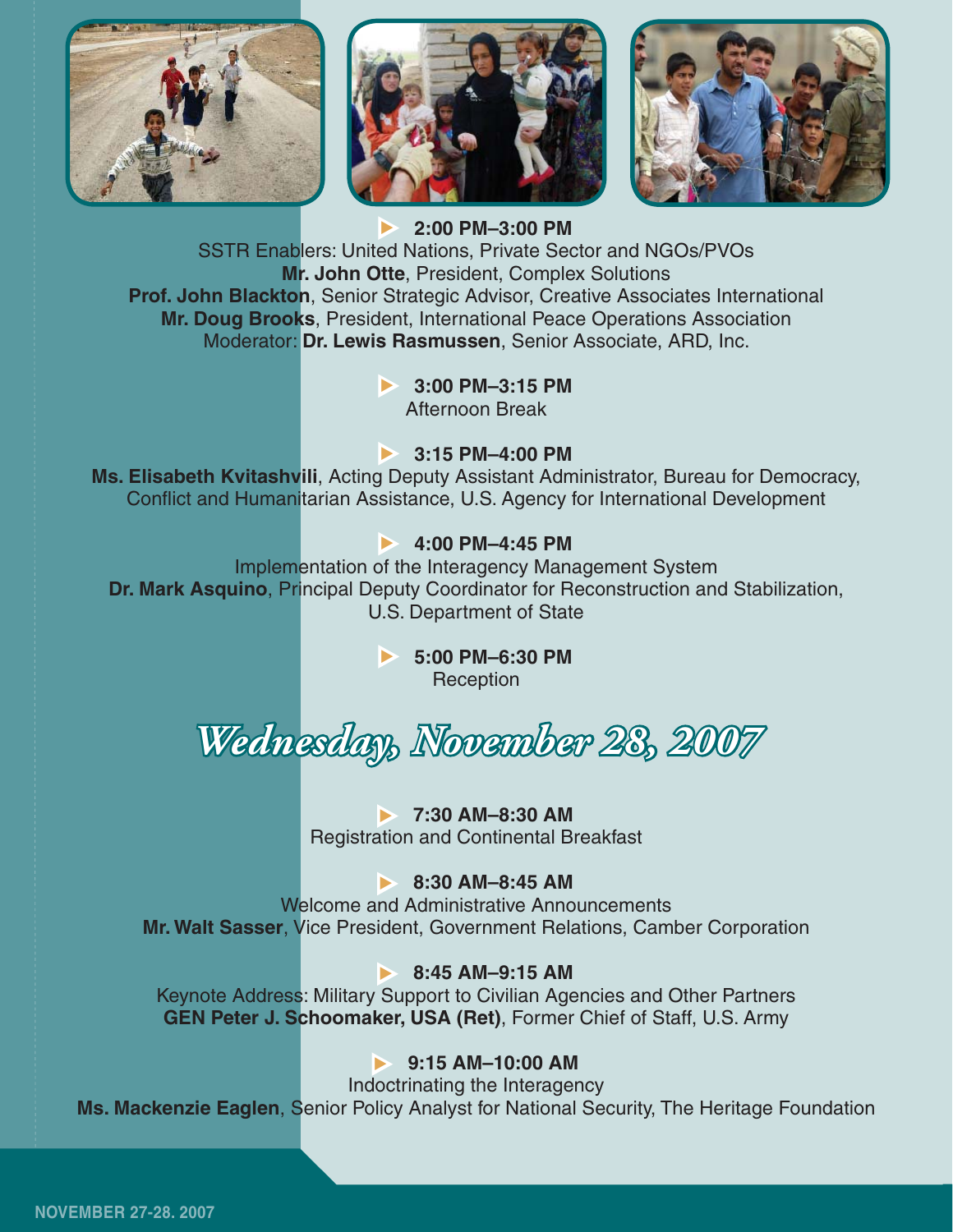**▶ 10:00 AM-10:15 AM** 

Morning Break

#### $\blacktriangleright$  10:15 AM-11:30 AM

Panel: U.S. Army: Evolving for the SSTR Mission **COL Simon Wolsey, UK**, Chief, Stability Operations Division, U.S. Army, Directorate of Strategy, Plans and Policy **COL John Bird, USA**, Director, Training Development and Support, U.S. Army, IC&FH **COL Jack Summe, USA**, Commander, Joint PSYOP Support Element, U.S. Special Operations Command Moderator: **Mr. Gary Dekay**, Camber Corporation/U.S. Southern Command

#### **11:30 AM-12:45 PM**

Luncheon with Speaker: **Mr. Ray DuBois**, Senior Advisor, Center for Strategic and International Studies

#### **12:45 PM–1:30 PM**

U.S. Africa Command: The Time is Right **Brig Gen Frederick Martin, USAF**, Deputy Director of Operations and Logistics, AFRICOM

#### **▶ 1:30 PM–2:00 PM**

**Mr. Bernard Carreau**, Senior Research Fellow, Center for Technology and National Security, National Defense University

#### **▶ 2:00 PM–2:15 PM**

Afternoon Break

#### **▶ 2:15 PM–4:00 PM**

Panel: New Initiatives to Enhance Interagency Unity of Effort **COL John Agoglia, USA**, Director, Peacekeeping and Stability Operations Institute, U.S. Army **Mr. Phil Kearley**, Interagency Program Director, Joint Futures Laboratory, U.S. Joint Forces Command, Joint Experimentation and Concept Development Directorate **CAPT Phillip J. Heyl, USCG**, DHS/USCG Representative, AFRICOM **Mr. Jon Gundersen**, Director, Education and Training Project, U.S. Institute of Peace **Mr. John Scott**, Vice President, Open Integration, RadiantBlue Technologies, Inc. Moderator: **Mr. Chadwick R. Gore**, Joint Training Support Specialist, The Joint Staff

#### X **4:00 PM–4:30 PM**

Experimentation, Springboard to Integration **CAPT Michael Chase, USN**, U.S. Joint Forces Command

> **1:30 PM** Closing Remarks

> > **SSTRO CONFERENCE**